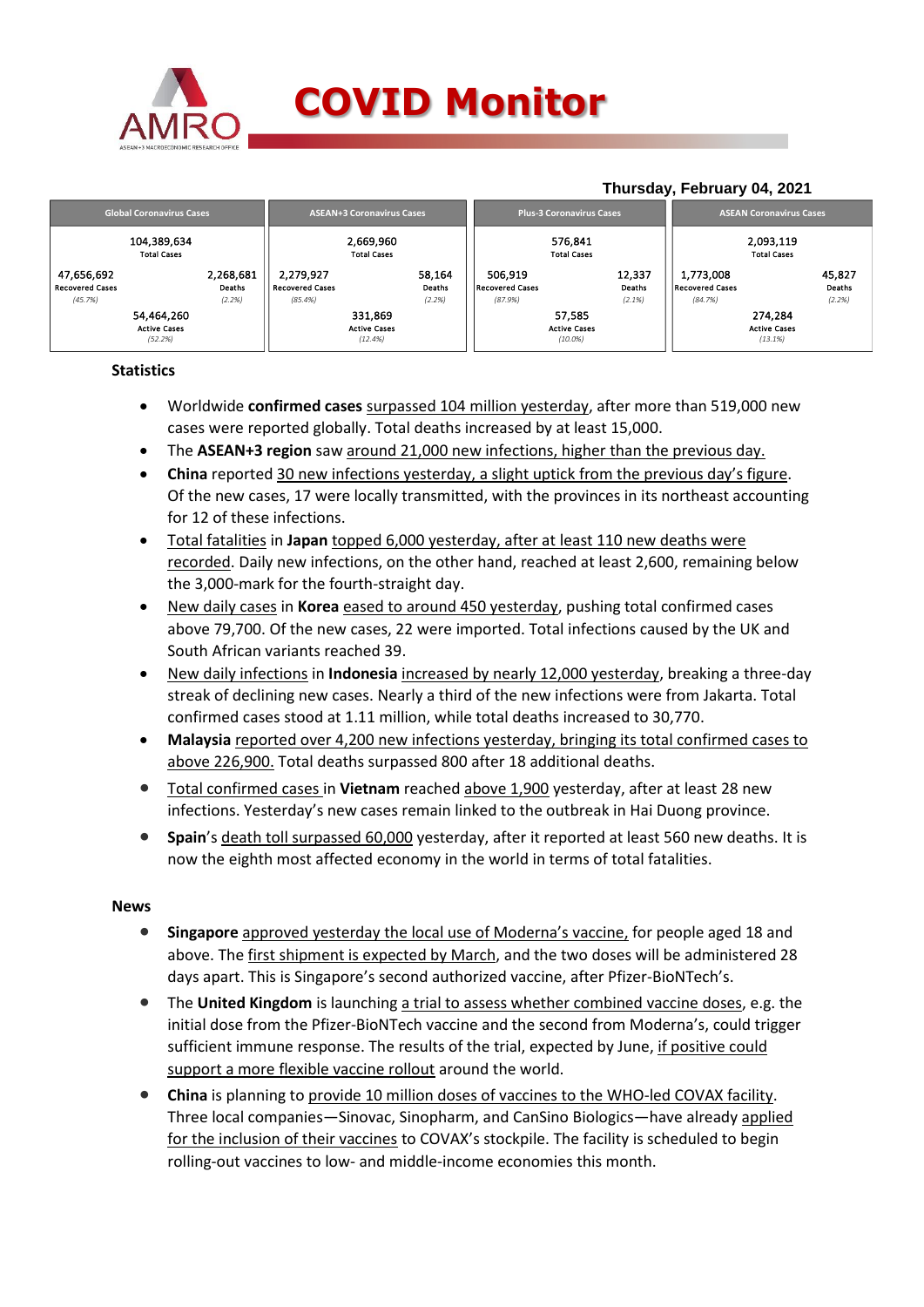

# **COVID Monitor**

Data as of 3/2/2021

#### Overview of Confirmed COVID-19 Cases

|                      | <b>Total</b> | Cases per 1M | <b>New</b>   | <b>New Cases per</b> | <b>New Cases</b>            |                   | ∆% New | <b>Total</b>  | <b>New</b>     | <b>Fatality</b> | <b>Total</b>     | Recovery        | <b>Active</b>  | <b>Resolved cases</b> |
|----------------------|--------------|--------------|--------------|----------------------|-----------------------------|-------------------|--------|---------------|----------------|-----------------|------------------|-----------------|----------------|-----------------------|
| Economy              | Cases        | Population   | Cases        | 1M Pop.              | $(7$ -day avg) <sup>1</sup> | <b>ANew Cases</b> | Cases  | <b>Deaths</b> | <b>Deaths</b>  | <b>Rate (%)</b> | <b>Recovered</b> | <b>Rate (%)</b> | Cases          | $(96)^2$              |
| Global               | 104,389,634  |              | 519,796      |                      |                             | 62,956            | 0.5    | 2,268,681     | 15,617         | 2.2             | 47,656,692       | 45.7            | 54,464,260     | 47.8                  |
| ASEAN+3              | 2,669,960    |              | 21,323       |                      |                             | 2,232             | 0.8    | 58,164        | 421            | 2.2             | 2,279,927        | 85.4            | 331,869        | 47.8                  |
| Plus-3               | 576,841      |              | 3,131        |                      |                             | 301               | 0.5    | 12,337        | 124            | 2.1             | 506,919          | 87.9            | 57,585         | 87.6                  |
| <b>ASEAN</b>         | 2,093,119    |              | 18,192       |                      |                             | 1,931             | 0.9    | 45,827        | 297            | 2.2             | 1,773,008        | 84.7            | 274,284        | 87.2                  |
|                      |              |              |              |                      |                             |                   |        |               |                |                 |                  |                 |                |                       |
| China                | 89,649       | 64           | 30           | 0.0                  |                             | 5                 | 0.0    | 4,636         | $\mathbf 0$    | 5.2             | 83,601           | 93.3            | 1,412          | 98.4                  |
| Hong Kong, China     | 10,530       | 1,379        | 19           | 2.5                  |                             | $-6$              | 0.2    | 185           | 1              | 1.8             | 9,633            | 91.5            | 712            | 93.2                  |
| Japan                | 396,900      | 3,156        | 2,631        | 20.9                 |                             | 318               | 0.7    | 6,068         | 116            | 1.5             | 343,981          | 86.7            | 46,851         | 88.2                  |
| Korea                | 79,762       | 1,532        | 451          | 8.7                  |                             | $-16$             | 0.6    | 1,448         | $\overline{7}$ | 1.8             | 69,704           | 87.4            | 8,610          | 89.2                  |
|                      |              |              |              |                      |                             |                   |        |               |                |                 |                  |                 |                |                       |
| Indonesia            | 1,111,671    | 4,119        | 11,984       | 44.4                 |                             | 1,605             | $1.1$  | 30,770        | 189            | 2.8             | 905,665          | 81.5            | 175,236        | 84.2                  |
| Malaysia             | 226,912      | 6,830        | 4,284        | 129.0                |                             | 829               | 1.9    | 809           | 18             | 0.4             | 177,794          | 78.4            | 48,309         | 78.7                  |
| Philippines          | 530,118      | 4,817        | 1,265        | 11.5                 |                             | $-316$            | 0.2    | 10,942        | 68             | 2.1             | 487,721          | 92.0            | 31,455         | 94.1                  |
| Singapore            | 59,602       | 10,453       | 18           | 3.2                  |                             | $-1$              | 0.0    | 29            | 0              | 0.0             | 59,320           | 99.5            | 253            | 99.6                  |
| Thailand             | 21,249       | 312          | $\mathbf 0$  | 0.0                  |                             | $-795$            | 0.0    | 79            | 0              | 0.4             | 14,001           | 65.9            | 7,169          | 66.3                  |
| Brunei Darussalam    | 180          | 399          | $\mathbf 0$  | 0.0                  |                             | 0                 | 0.0    | 3             | 0              | 1.7             | 170              | 94.4            | $\overline{7}$ | 96.1                  |
| Cambodia             | 467          | 28           | $\mathbf{1}$ | 0.1                  |                             | $\,1\,$           | 0.2    | $\mathbf 0$   | $\mathbf 0$    | 0.0             | 451              | 96.6            | 16             | 96.6                  |
| Lao PDR              | 45           | 6            | $\mathbf 1$  | 0.1                  |                             | $\,1\,$           | 2.3    | $\Omega$      | $\mathbf 0$    | 0.0             | 41               | 91.1            | 4              | 91.1                  |
| Myanmar              | 140,927      | 2,640        | 573          | 10.7                 |                             | 573               | 0.4    | 3160          | 22             | 2.2             | 126384           | 89.7            | 11,383         | 91.9                  |
| Vietnam              | 1,948        | 20           | 66           | 0.7                  |                             | 34                | 3.5    | 35            | 0              | 1.8             | 1,461            | 75.0            | 452            | 76.8                  |
|                      |              |              |              |                      |                             |                   |        |               |                |                 |                  |                 |                |                       |
| Belgium              | 716,395      | 62,203       | 3,124        | 271.3                |                             | 1,270             | 0.4    | 21,216        | 43             | 3.0             |                  | ×,              |                |                       |
| France               | 3,239,256    | 49,839       | 25,896       | 398.4                | л.                          | 3,237             | 0.8    | 77,209        | 357            | 2.4             |                  | ٠               |                |                       |
| Germany              | 2,252,504    | 27,146       | 12,487       | 150.5                |                             | 4,797             | 0.6    | 59,776        | 784            | 2.7             | 2,043,773        | 90.7            | 148,955        | 93.4                  |
| Italy                | 2,583,790    | 42,897       | 13,182       | 218.9                |                             | 3,531             | 0.5    | 89,820        | 476            | 3.5             | 2,059,248        | 79.7            | 434,722        | 83.2                  |
| Netherlands          | 1,003,010    | 58,041       | 17,786       | 1.029.2              |                             | 14,225            | 1.8    | 14,281        | 173            | 1.4             | ÷,               | $\sim$          |                | $\sim$                |
| Spain                | 2,883,465    | 61,526       | 31,596       | 674.2                |                             | 2,532             | 1.1    | 60,370        | 565            | 2.1             | 150,376          | 5.2             | 53,521         | 98.1                  |
| Switzerland          | 528,524      | 61,122       | 1,796        | 207.7                |                             | 163               | 0.3    | 9,530         | 41             | 1.8             | 317,600          | 60.1            | 201,394        | 61.9                  |
| United Kingdom       | 3,882,972    | 57,735       | 30,349       | 451.3                |                             | 13,509            | 0.8    | 109,547       | 1,534          | 2.8             |                  | $\sim$          |                | $\sim$                |
|                      |              |              |              |                      |                             |                   |        |               |                |                 |                  |                 |                |                       |
| Brazil               | 9,339,420    | 44,184       | 56,002       | 264.9                |                             | 1,906             | 0.6    | 227,563       | 1,254          | 2.4             | 8,311,881        | 89.0            | 799,976        | 91.4                  |
| Canada               | 794,412      | 21,008       | 3,279        | 86.7                 |                             | 332               | 0.4    | 20,361        | 119            | 2.6             | 726,258          | 91.4            | 47,793         | 94.0                  |
| Argentina            | 1,952,744    | 42,869       | 9,196        | 201.9                |                             | $-499$            | 0.5    | 48,539        | 113            | 2.5             | 1,745,208        | 89.4            | 158,997        | 91.9                  |
| Mexico               | 1,886,245    | 14,842       | 12,153       | 95.6                 |                             | 7,769             | 0.6    | 161,240       | 1,707          | 8.5             | 1,450,237        | 76.9            | 274,768        | 85.4                  |
| Peru                 | 1,158,337    | 35,289       | 15,621       | 475.9                |                             | 11,144            | 1.4    | 41,538        | 357            | 3.6             | 1,069,129        | 92.3            | 47,670         | 95.9                  |
| <b>United States</b> | 26,449,949   | 79,897       | 122,845      | 371.1                |                             | 8,881             | 0.5    | 448,673       | 3,930          | 1.7             | $\sim$           | $\sim$          |                | $\sim$                |
|                      |              |              |              |                      |                             |                   |        |               |                |                 |                  |                 |                |                       |
| Australia            | 28,838       | 1.110        | 9            | 0.3                  |                             | 3                 | 0.0    | 909           | $\mathbf 0$    | 3.2             | 26,079           | 90.4            | 1,850          | 93.6                  |
| India                | 10,790,183   | 7,879        | 12,899       | 9.4                  |                             | 1,860             | 0.1    | 154,703       | 107            | 1.4             | 10,480,455       | 97.1            | 155,025        | 98.6                  |
| Iran                 | 1,438,286    | 17,092       | 6,870        | 81.6                 |                             | 50                | 0.5    | 58,189        | 79             | 4.0             | 1,229,391        | 85.5            | 150,706        | 89.5                  |
| Russia               | 3,858,367    | 26,316       | 16,222       | 110.6                |                             | $-184$            | 0.4    | 73,497        | 515            | 1.9             | 3,328,696        | 86.3            | 456,174        | 88.2                  |
| Saudi Arabia         | 368,945      | 10,613       | 306          | 8.8                  |                             | $-4$              | 0.1    | 6,386         | $\overline{3}$ | 1.7             | 360,400          | 97.7            | 2,159          | 99.4                  |
| South Africa         | 1,463,016    | 24,498       | 4,058        | 68.0                 |                             | 1,409             | 0.3    | 45,344        | 398            | 3.1             | 1,323,680        | 90.5            | 93,992         | 93.6                  |

Source: Haver Analytics, sourced from Johns Hopkins University; AMRO staff calculations.<br>Notes: New cases since previous day. ∆% refers to percentage change since previous day. Fatality rate measured as deaths per confirm